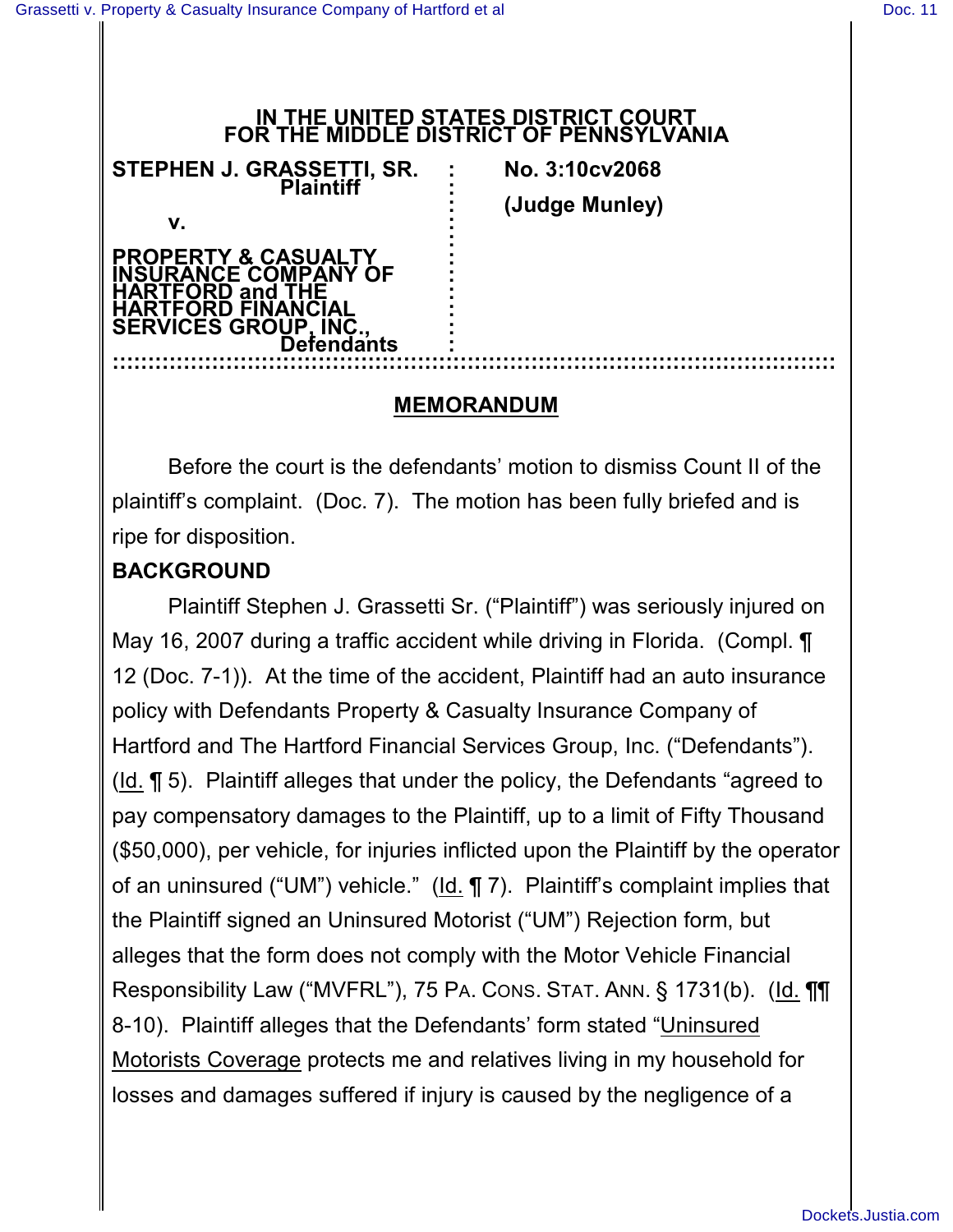driver who does not have any insurance to pay for losses and damages." (Id. ¶ 9; see also Ex. A to Pl.'s Compl., Rejection of Uninsured Motorist Protection Waiver (Doc. 7-1 at 26)).

Plaintiff alleges that, because the other driver involved in the May 16 accident was unidentified– and therefore uninsured– the Defendants were obligated to pay compensatory damages of \$100,000.00; the stacked liability limits of \$50,000.00 per vehicle for each of Plaintiff's vehicles. (Id.  $\P$  11, 15). The Plaintiff made a claim for such compensatory damages which the Defendants denied. (Id. ¶ 19).

The Plaintiff filed his complaint in the Court of Common Pleas for Lackawanna County on August 25, 2010. (Doc. 7-1). In Count I of the complaint, Plaintiff alleges a breach of contract based on the Defendants' failure to pay \$100,000.00 in compensatory damages. (Id. ¶¶ 14-20). In Count II of the complaint, Plaintiff alleges that the Defendants denied Plaintiff's claim for UM benefits knowing they had no reasonable basis for the denial, in violation Pennsylvania's Bad Faith Statute, 42 PA. CONS. STAT. ANN. § 8371. (Id. ¶¶ 21-26).

On October 5, 2010, the Defendants removed the action to this court. (Doc. 1). On November 24, 2010, the Defendants filed a motion to dismiss Count II of the complaint, bringing the case to its present posture. (Doc. 7).

### **JURISDICTION**

Because there is complete diversity of citizenship between the parties and the amount in controversy exceeds \$75,000.00, the court has removal jurisdiction over the case. See 28 U.S.C. § 1332 ("district courts shall have original jurisdiction of all civil actions where the matter in controversy exceeds the sum or value of \$75,000, exclusive of interest and costs, and is between . . . citizens of different States[.]"); 28 U.S.C. § 1441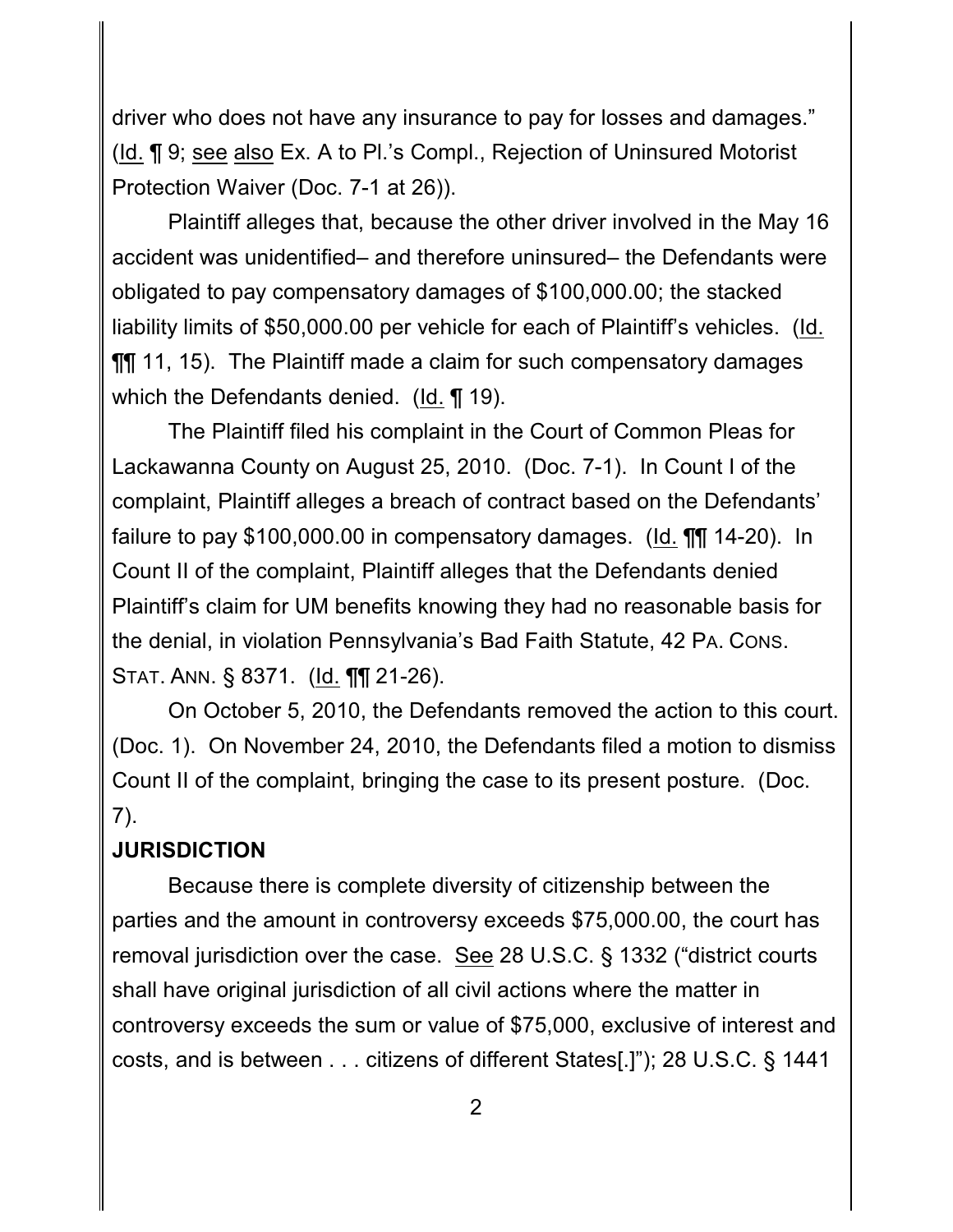(A defendant can generally remove a state court civil action to federal court if the federal court would have had original jurisdiction to address the matter pursuant to the diversity jurisdiction statute).

As a federal court sitting in diversity, we must apply state law. Chamberlain v. Giampapa, 210 F.3d 154, 158 (3d Cir. 2000) (citing Erie R.R. v. Tompkins, 304 U.S. 64, 78 (1938)). In this case, the relevant state is Pennsylvania. If the state supreme court has not yet addressed an issue before us, we must predict how that court would rule if presented with that issue. Nationwide v. Mutual Ins. Co., 230 F.3d 634, 637 (3d Cir. 2000). In so doing, we must examine the opinions of the lower state courts, and we cannot disregard them unless we are convinced by other persuasive data that the highest court would rule otherwise. Id.

## **LEGAL STANDARD**

When a 12(b)(6) motion is filed, the sufficiency of a complaint's allegations are tested. Granting the motion is appropriate if, accepting as true all the facts alleged in the complaint, the plaintiff has not pleaded "enough facts to state a claim to relief that is plausible on its face," or put another way, "nudged [his or her] claims across the line from conceivable to plausible." Bell Atlantic Corp. v. Twombly, 550 U.S. 544, 570 (2007). The Third Circuit interprets Twombly to require the plaintiff to describe "enough facts to raise a reasonable expectation that discovery will reveal evidence of" each necessary element of the claims alleged in the complaint. Phillips v. County of Allegheny, 515 F.3d 224, 234 (3d Cir. 2008) (quoting Twombly, 550 U.S. at 556). Moreover, the plaintiff must allege facts that "justify moving the case beyond the pleadings to the next stage of litigation." Id. at 234-35.

In relation to Federal Rule of Civil Procedure 8(a)(2), the complaint need only provide "'a short and plain statement of the claim showing that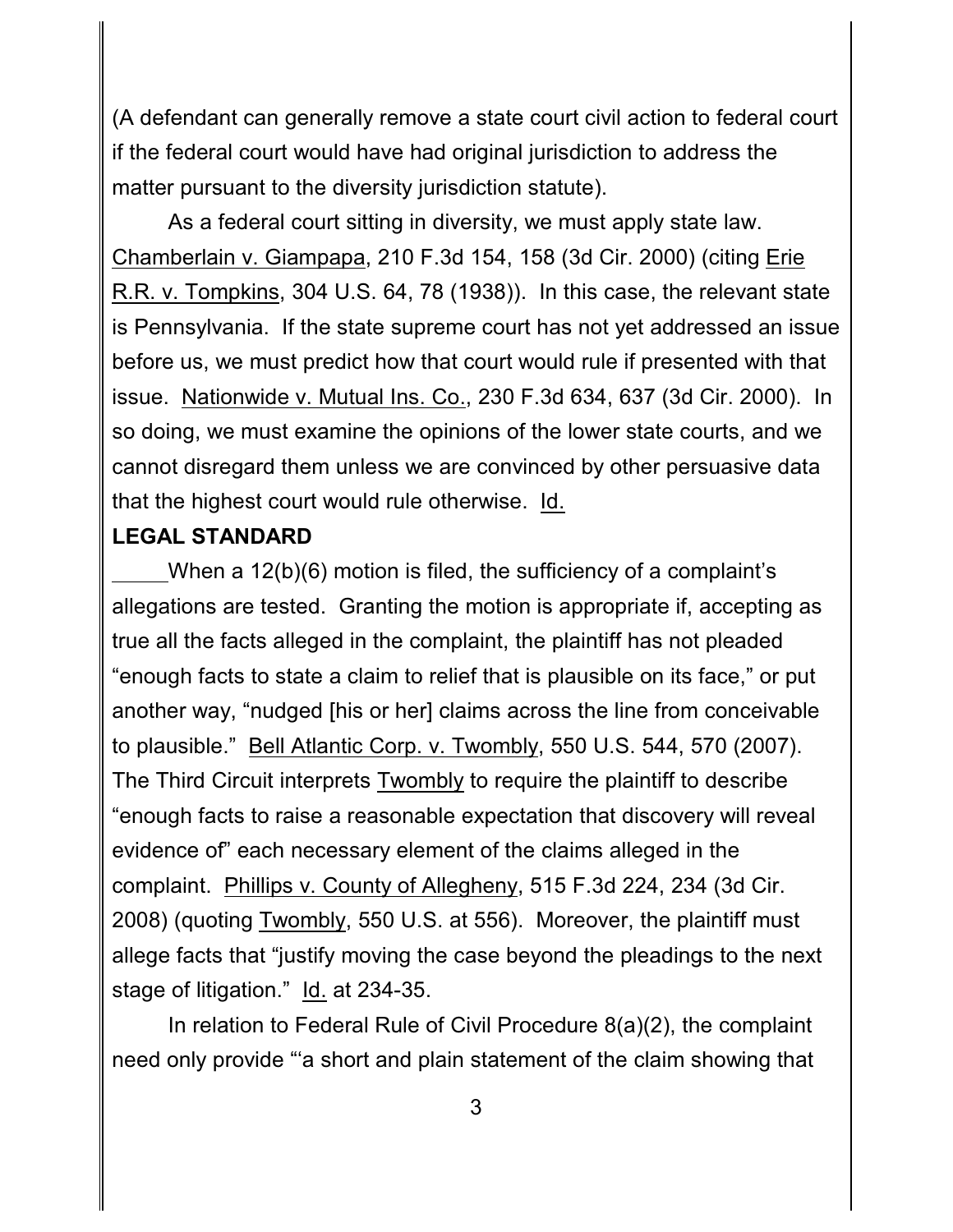the pleader is entitled to relief,' in order to 'give the defendant fair notice of what the . . . claim is and the grounds upon which it rests," Twombly, 550 U.S. at 555 (citation omitted). "[T]he factual detail in a complaint [cannot be] so undeveloped that it does not provide a defendant the type of notice of claim which is contemplated by Rule 8." Phillips, 515 F.3d at 232 (citation omitted). "Rule 8(a)(2) requires a 'showing' rather than a blanket assertion of an entitlement to relief." Id.

The issue is whether the facts alleged in the complaint, if true, support a claim upon which relief can be granted. In deciding a 12(b)(6) motion, the court must accept as true all factual allegations in the complaint and give the pleader the benefit of all reasonable inferences that can fairly be drawn therefrom, and view them in the light most favorable to the plaintiff. Morse v. Lower Merion Sch. Dist., 132 F.3d 902, 906 (3d Cir. 1997). However, "we are not bound to accept as true a legal conclusion couched as a factual allegation." Ashcroft v. Iqbal, -- U.S. --, 129 S. Ct. 1937, 1949-50 (2009) (internal quotations omitted).

To decide a motion to dismiss, a court generally should consider only the allegations in the complaint, exhibits attached to the complaint, matters of public record, and documents that form the basis of a claim. See In re Burlington Coat Factory Sec. Litig., 114 F.3d 1410, 1426 (3d Cir. 1997); Pension Benefit Guar. Corp. v. White Consol. Indus., Inc., 998 F.2d 1192, 1196 (3d Cir. 1993).

## **DISCUSSION**

Defendants argue that Plaintiff's claim under Pennsylvania's Bad Faith Statute, 42 PA. CONS. STAT. ANN. § 8371, in Count II of the Plaintiff's complaint must be dismissed because the Plaintiff signed a Rejection of UM Coverage form. In the alternative, the Defendants argue that the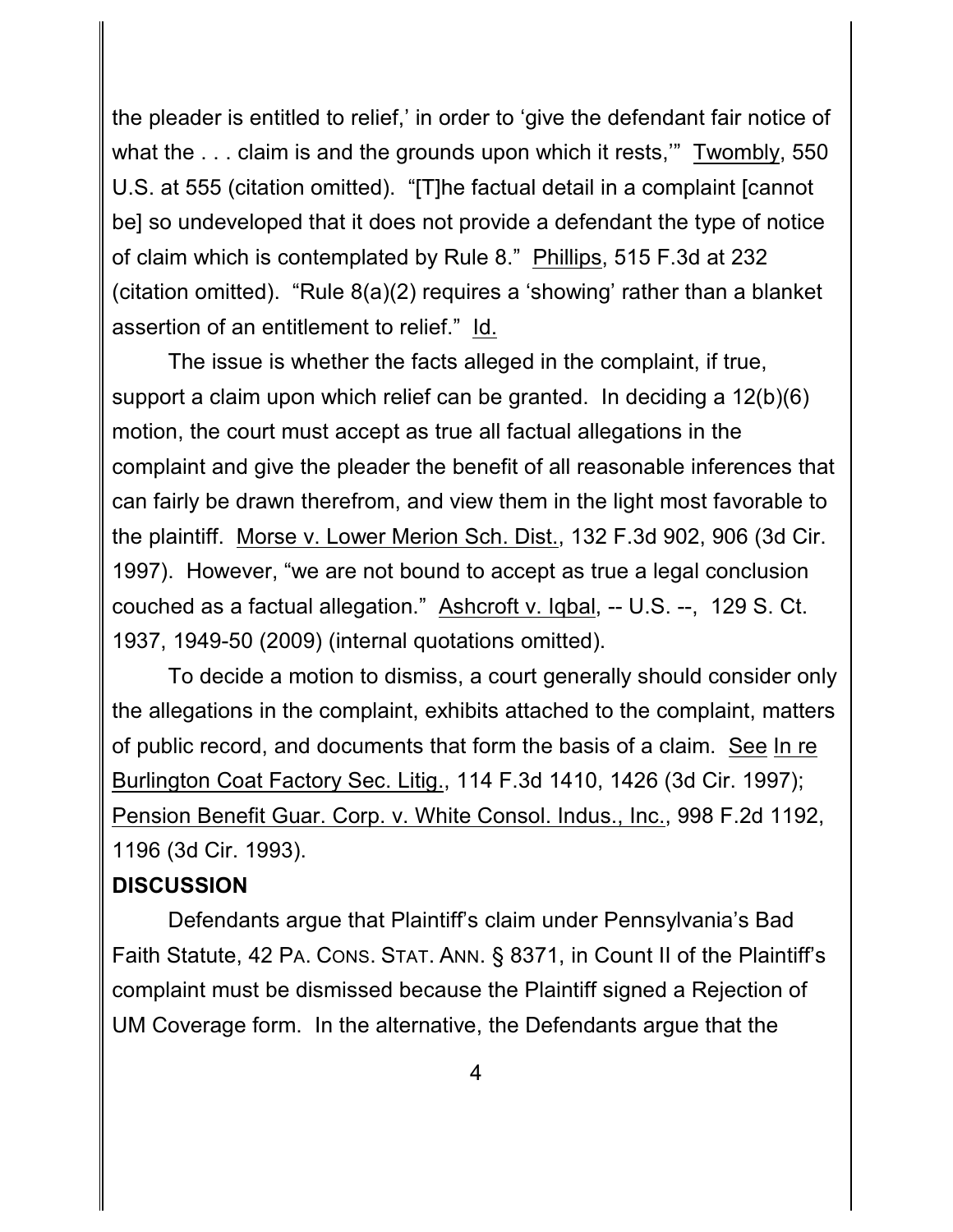Plaintiff's claim for punitive damages must be dismissed because there is no allegation that they acted intentionally, reckelessly or maliciously.

Section 8371 authorizes recovery for an insurance company's bad faith towards an insured. It provides for several remedies upon a finding of bad faith: (1) an award of "interest on the amount of the claim" at a rate equal to "the prime rate of interest plus 3%"; (2) an award of "punitive damages against the insurer"; and/or (3) an assessment of "court costs and attorney fees against the insurer." Id. Pennsylvania courts have adopted the following definition of "bad faith" on the part of an insurer:

> any frivolous or unfounded refusal to pay proceeds of a policy; it is not necessary that such refusal be fraudulent. For purposes of an action against an insurer for failure to pay a claim, such conduct imports a dishonest purpose and means a breach of a known duty (*i.e.*, good faith and fair dealing), through some motive of self-interest or ill will; mere negligence or bad judgment is not bad faith.

Perkins v. State Farm Ins. Co., 589 F. Supp. 2d 559, 562 (M.D. Pa. 2008) (citing Terletsky v. Prudential Property & Casualty Ins. Co., 649 A. 2d 680, 688 (Pa. Super. Ct. 1994) (quoting Black's Law Dictionary 139 (6th ed. 1990)) (citations omitted); see also Nw. Mut. Life Ins. Co. v. Babayan, 430 F. 3d 121, 137 (3d Cir. 2005) (predicting the Pennsylvania Supreme Court would define "bad faith" according to the definition set forth in Terletsky)).

The United States Court of Appeals for the Third Circuit has adopted the legal standard established by the Pennsylvania Superior Court for testing the sufficiency of bad faith claims under section 8371, "both elements of which must be supported with clear and convincing evidence: (1) that the insurer lacked a reasonable basis for denying benefits; and (2) that the insurer knew or recklessly disregarded its lack of reasonable basis." Klinger v. State Farm Mut. Auto. Ins. Co., 115 F.3d 230, 233 (3d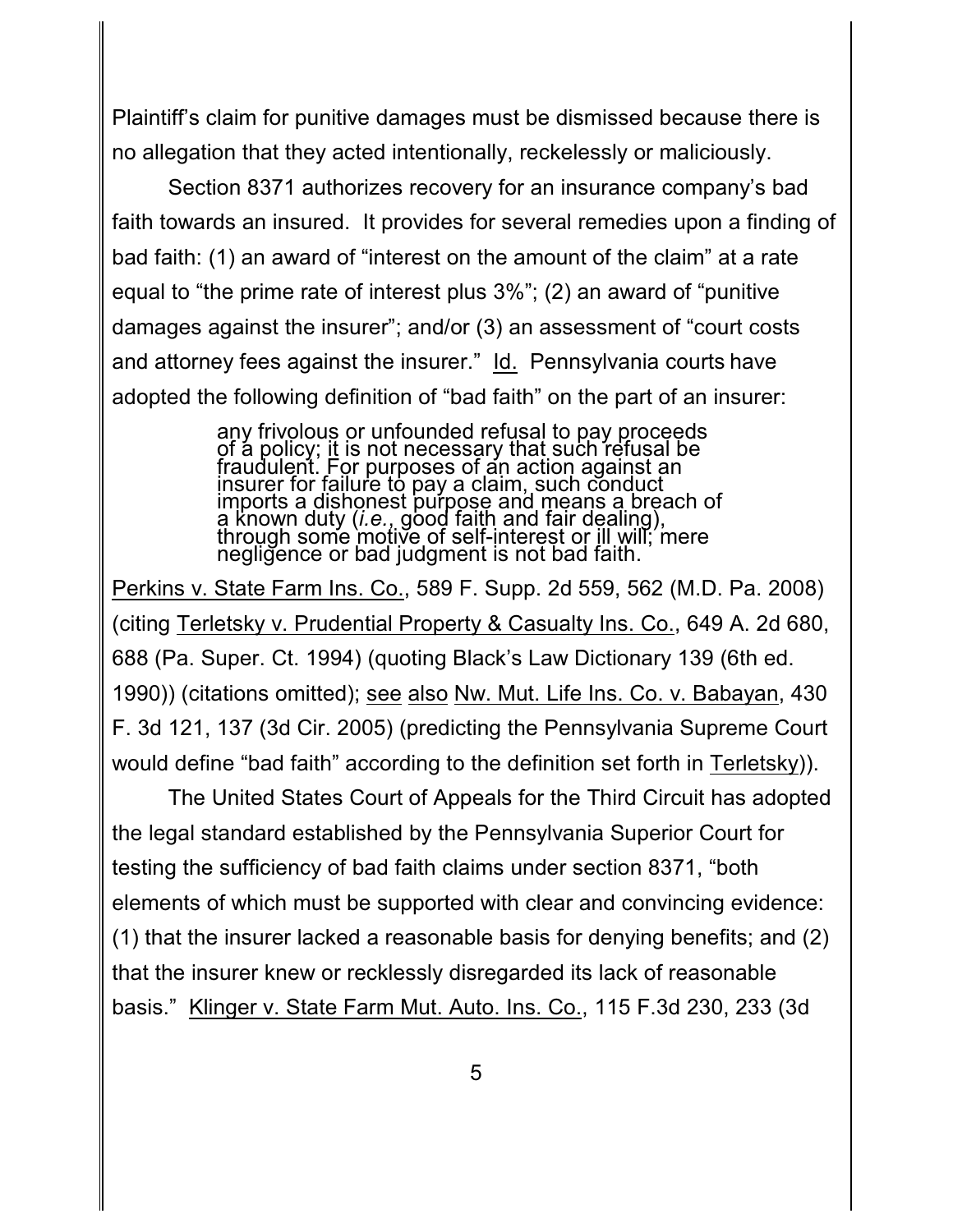Cir. 1997) (citing Terletsky, 649 A.2d at 688).

"The MVFRL requires insurers to offer underinsured motorist and uninsured motorist ("UM") coverage that compensates individuals for damages sustained in accidents with uninsured or underinsured vehicles. Purchase of UM and UIM coverage is optional, although to refuse such coverage, an insured must sign rejection forms whose precise language is dictated by statute[.]" Jackson v. Allstate Ins. Co., 441 F. Supp. 2d 728, 732 -733 (E.D. Pa. 2006).

UM coverage, and its disclaimer, is dictated by Section 1731(b) of the MVFRL, which provides:

> (b) Uninsured motorist coverage.--Uninsured motorist coverage shall provide protection for persons who suffer injury arising out of the maintenance or use of a motor vehicle and are legally entitled to recover damages therefor from owners or operators of uninsured motor vehicles. The named insured shall be informed that he may reject uninsured motorist coverage by signing the following written rejection form:

> > REJECTION OF UNINSURED MOTORIST PROTECTION

By signing this waiver I am rejecting uninsured motorist coverage under this policy, for myself and all relatives residing in my household. <u>Uninsured</u> coverage protects me and relatives living in my household for losses and damages śuffered if injury is caused by the negligence of a driver who does not have any insurance to pay for losses and damages. I knowingly and voluntarily reject this coverage.

> .................................... Signature of First Named Insured

 .................................... Date 75 PA. CONS. STAT. ANN. § 1731(b) (emphasis added).

The Defendants' form, which the Plaintiff attached to his complaint,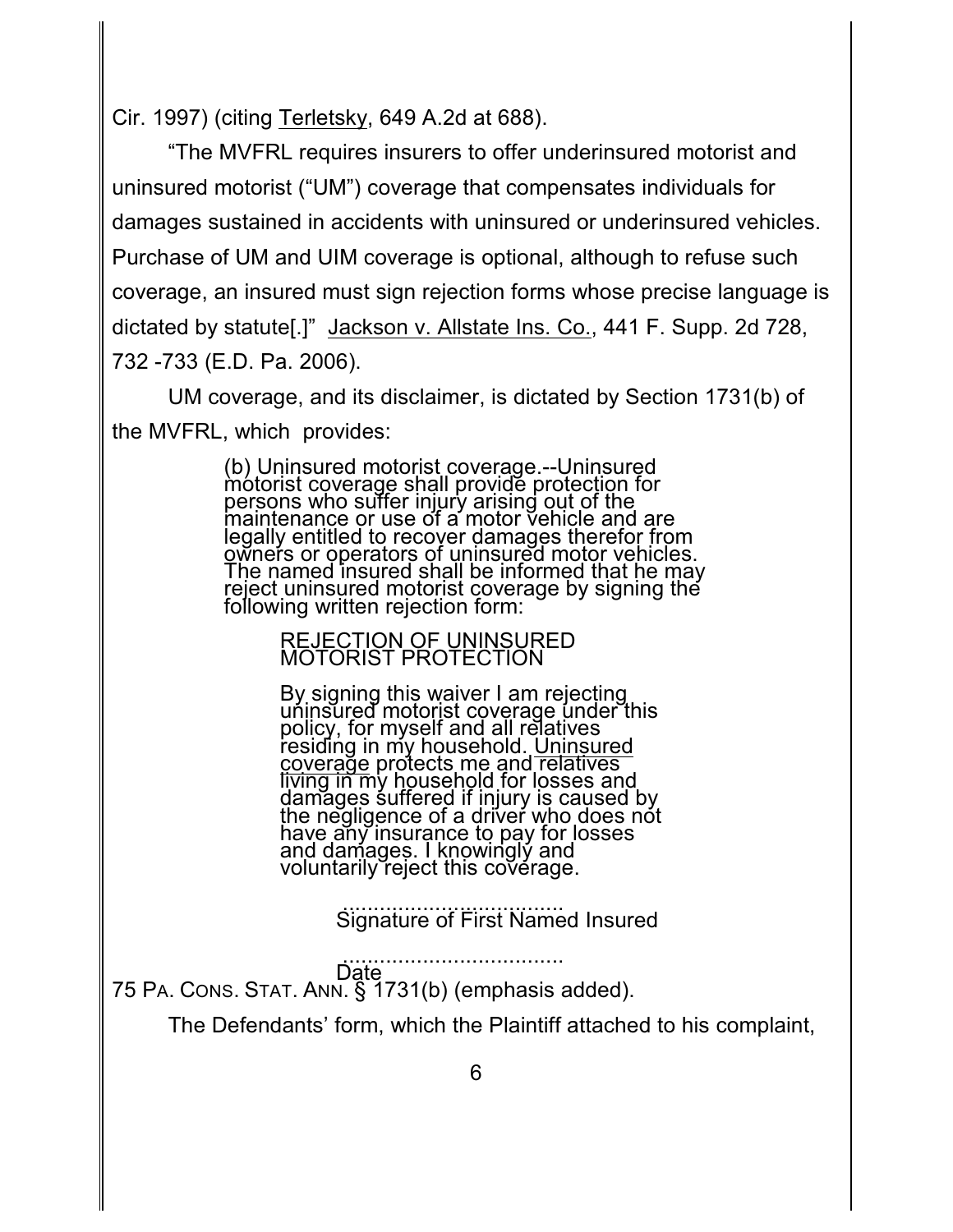deviates from the statutory language quoted above in one respect. The second sentence of the form states, "[u]insured Motorists Coverage protects me and relatives living in my household for losses and damages suffered if injury is caused by the negligence of a driver who does not have any insurance to pay for losses and damages." (Id. ¶ 9; see also Ex. A to Pl.'s Compl., Rejection of UM Protection Waiver (Doc. 7-1 at 26)). Thus, the Defendants' form refers to "Uninsured Motorists Coverage," while the statutory language refers only to "Uninsured Coverage." Section 1731(c.1), however, states:

> Form of waiver.--Insurers shall print the rejection forms required by subsections (b) and (c) on separate sheets in prominent type and location. The forms must be signed by the first named insured and dated to be valid. The signatures on the forms may be witnessed by an insurance agent or broker. Any rejection form that does not specifically comply with this section is void.

75 PA. CONS. STAT. ANN. § 1731(c.1) (emphasis added).

The Plaintiff cites American Int'l Ins. Co. v. Vaxmonsky, 916 A.2d 1106 (Pa. Super. Ct. 2006), where the Pennsylvania Superior Court, relying predominantly on section 1731(c.1), held that an insurer's underinsured motorist ("UIM") coverage waiver was null and void for failure to comply with Section 1731(c) of the MVFRL.<sup>1</sup> For purposes of this motion, the court finds Vaxmonsky persuasive on the issue of interpreting the specific compliance requirements of section 1731(c.1). That being the case, reading the complaint in a light most favorable to the Plaintiff, we find

<sup>&</sup>lt;sup>1</sup> Section 1731(c) is the UIM analogue to section 1731(b). The waiver forms in each subsection have nearly identical language and we treat the court's analysis of subsection (c) as being instructive of our interpretation of subsection (b).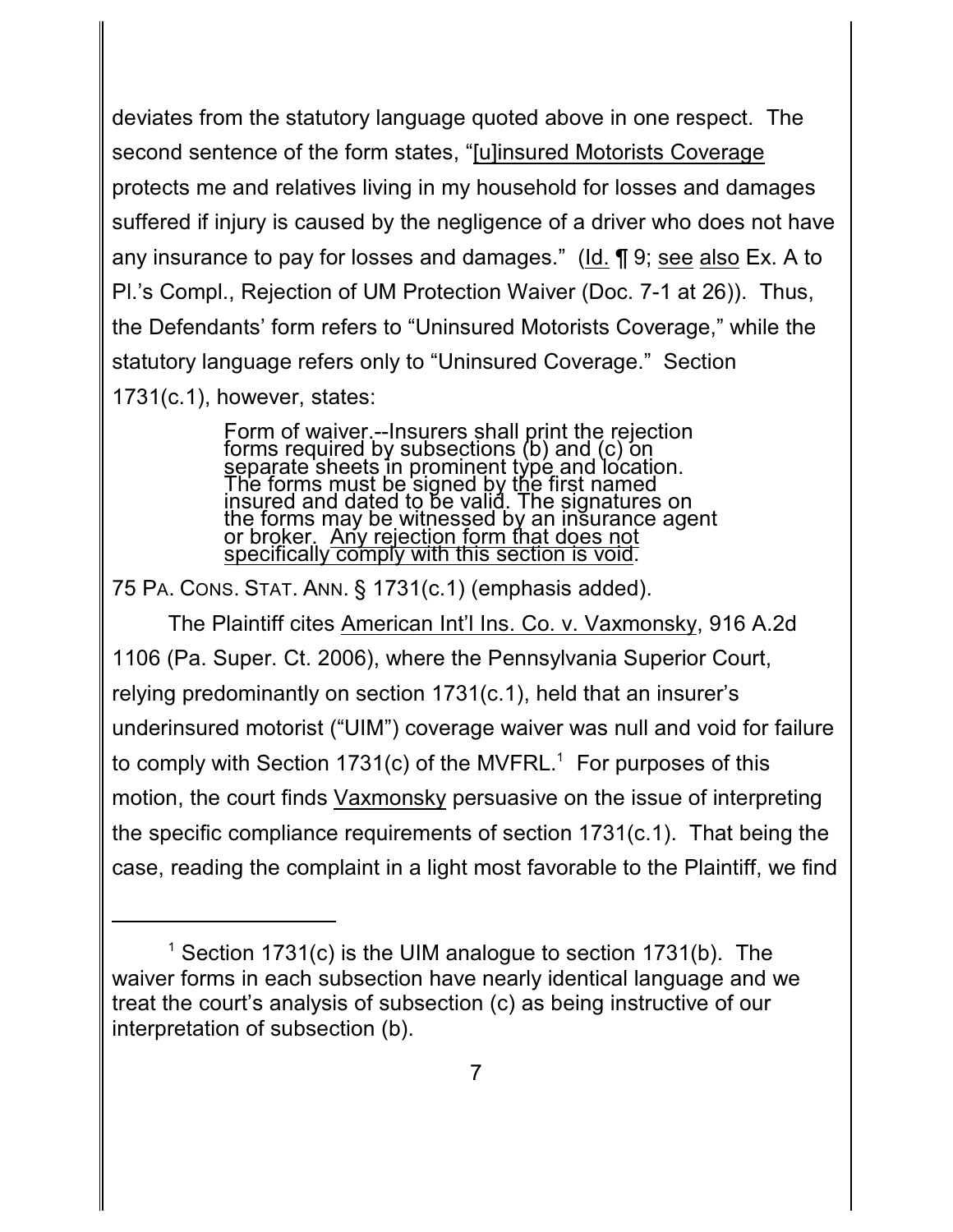that the Plaintiff has adequately plead a cause of action for under Pennsylvania's Bad Faith Statute, 42 PA. CONS. STAT. ANN. § 8371. Section 1731(c.1) of the MVFRL requires specific compliance waiver language of section 1731(b). The Defendants had constructive notice of these provisions and of the holding in Vaxmonsky that noncompliant waivers are null and void. Thus, the Plaintiff has adequately alleged that the Defendants withheld payment upon a claim without a reasonable basis and that Defendants did so knowing they did not have a reasonable basis. For these reasons, the Defendants' motion to dismiss will be denied. **CONCLUSION**

For the reasons stated above, Defendants' motion to dismiss Count II of the complaint will be denied. An appropriate order follows.